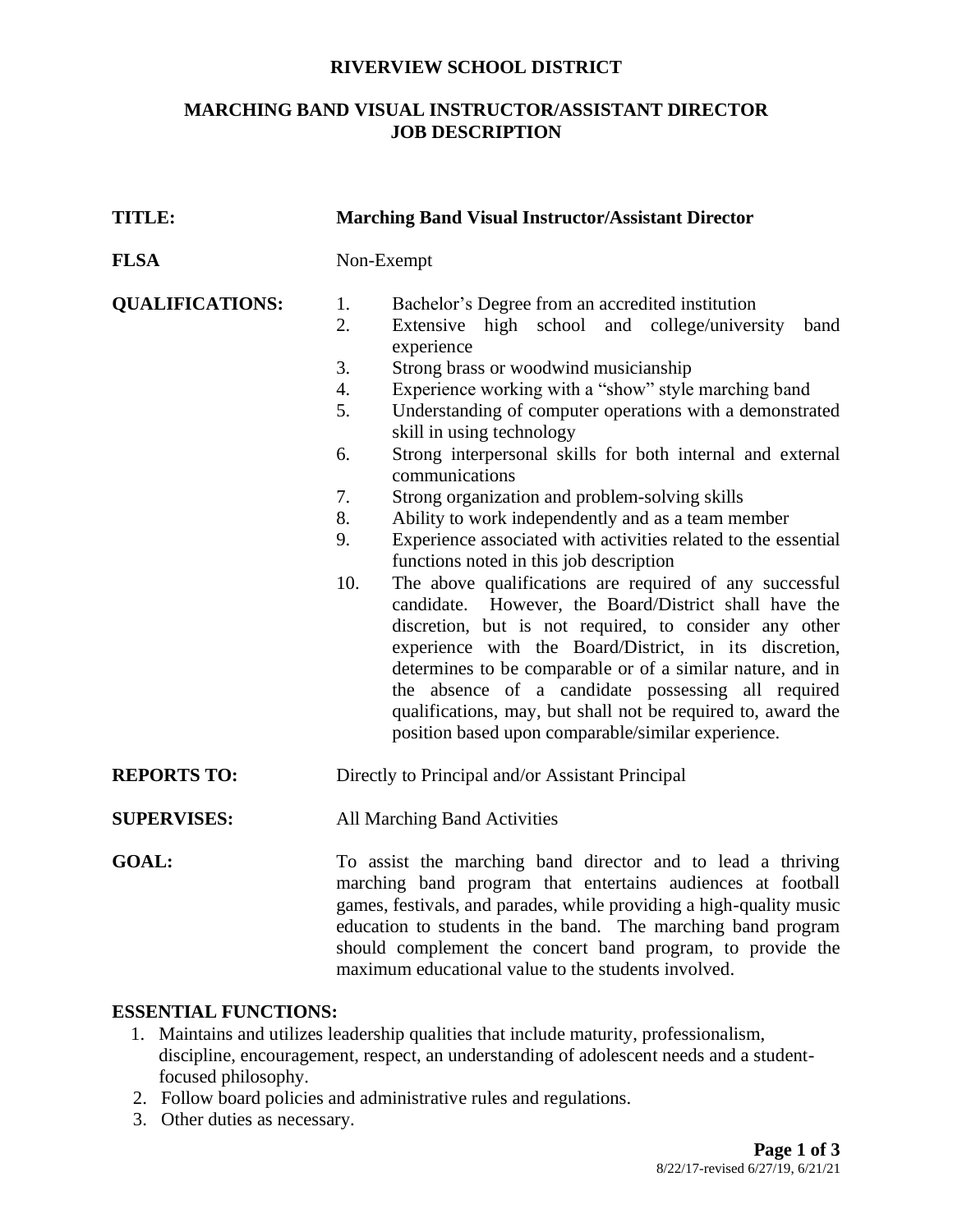- 4. Attend rookie camp (3 days) and full band camp (10 days).
- 5. Attend all football games (9), festivals (3-4), parades (3-4), and special marching band events (2-3).
- 6. Implement marching/music technique in an ensemble or sectional setting.
- 7. Teach and make necessary revisions to visual aspects of the show: marching, dancing, etc.
- 8. Assist Marching Band Director and maintain knowledge of current best practice in instrumental music to continue Riverview's progress toward successfully competing with the region's most highly-regarded music programs.
- 9. Assist Marching Band Director with auditioning and selecting a new junior drum major (prior to the end of the school year, to prepare for coming season).
- 10. Assist Marching Band Director with leading a summer band parent meeting (during the summer break).
- 11. Assist Marching Band Director with planning a halftime show theme, according to the instructional needs of the students (during the summer break).
- 12. Assist Marching Band with teaching pep music to be performed in the stands at football games (during the summer break).
- 13. Assist Marching Band Director with leading the band in a season preview performance for the community (during the summer break).
- 14. Assist Marching Band Director with auditioning and selecting a student marching band announcer (during the summer break).
- 15. Assist Marching Band Director with making arrangements to have all football games and festivals videotaped so that students can critically assess their performances.
- 16. Assist Marching Band Director with cataloging and maintain all marching band. equipment/instruments. Lend marching band equipment to Riverview students, as needed. Repair and replace marching band equipment/instruments as necessary.

**The above statements are intended to describe the general nature and level of work performed by a person in this position. They are not to be construed as an exhaustive list of all duties that may be performed in such a position.**

# **POSITION SPECIFICATIONS:**

| <b>Physical Demands</b>  | Sitting at desk for extended periods<br>Standing for limited periods of time<br>Frequent bending, stooping, twisting, reaching, grasping<br>Light lifting $-$ up to 25 pounds<br>Frequent carrying $-$ up to 25 pounds<br>Manual dexterity to use office equipment<br>Repetitive movement of fingers and hands for keyboarding<br>Requires physical endurance |
|--------------------------|---------------------------------------------------------------------------------------------------------------------------------------------------------------------------------------------------------------------------------------------------------------------------------------------------------------------------------------------------------------|
| <b>Sensory Abilities</b> | Visual acuity to read correspondence, computer screen<br>Auditory acuity to be able to use telephone and greet visitors and<br>employees<br>Ability to speak clearly and distinctly                                                                                                                                                                           |
| <b>Work Environment</b>  | Includes indoor and outdoor responsibilities<br>The noise level in the work environment varies on a daily basis<br>based on circumstances presented                                                                                                                                                                                                           |
|                          | $\mathbf{n}$ $\mathbf{a}$ $\mathbf{a}$                                                                                                                                                                                                                                                                                                                        |